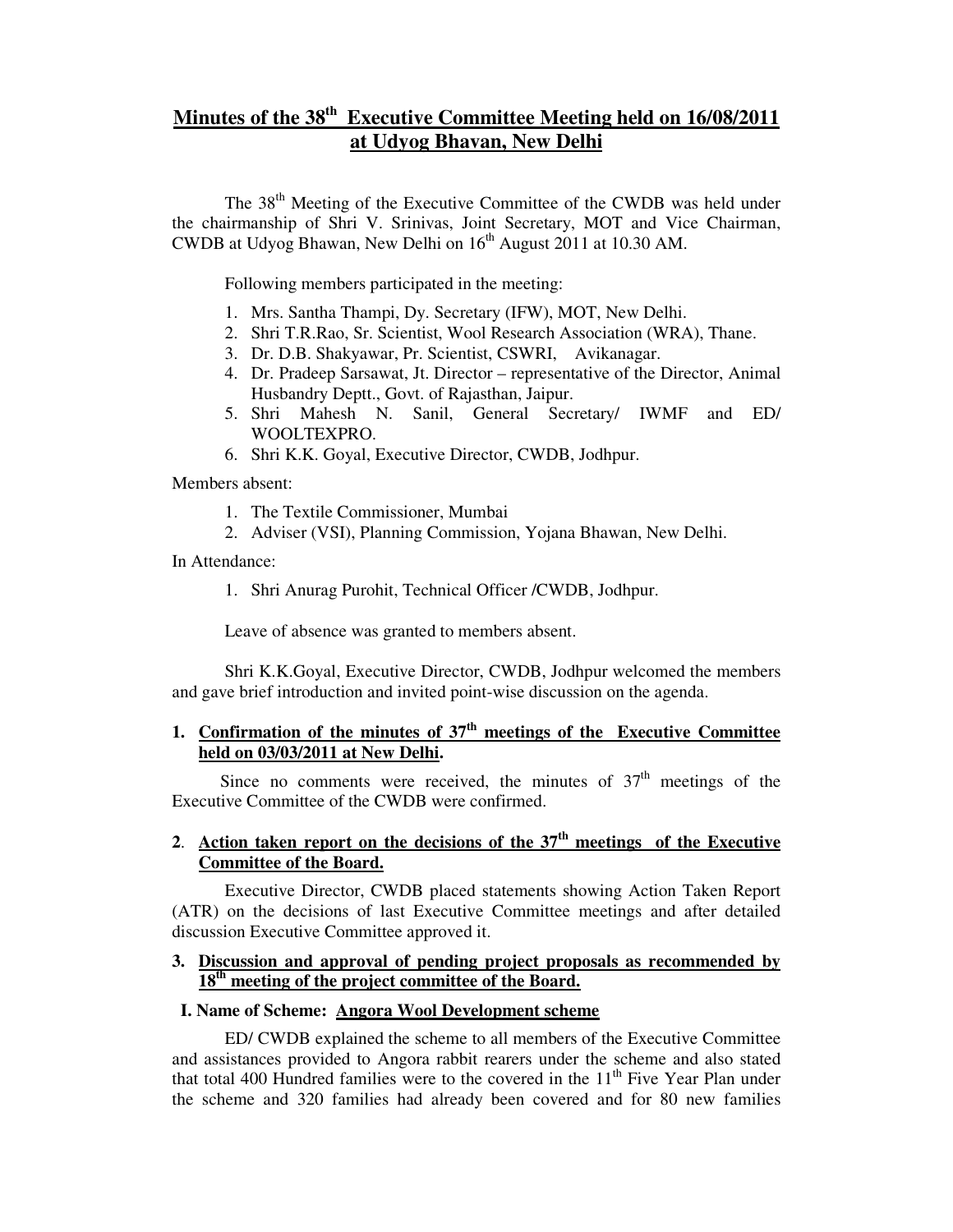projects are to be sanctioned. Under the same scheme Common Facility Centre cum Training Centre are also sanctioned. After detailed discussion Executive Committee approved Angora Development Project  $\&$  CFC cum Training Centre to agencies as under: -

| S.             | Name of Agency         | Project Cost        | No. of Families  | Requirement    |
|----------------|------------------------|---------------------|------------------|----------------|
| No.            |                        | $(2 \text{ years})$ |                  | for $1st$ Year |
| 1.             | The Shikhar Handloom   |                     | 20 families from |                |
|                | & Handicraft Weavers   | Rs. 10.40 lakhs     | banks areas of   | Rs. 6.93 lakhs |
|                | Welfare<br>Production- |                     | River Satluj.    |                |
|                | cum-sale<br>Coop.      |                     |                  |                |
|                | Industrial<br>Society, |                     |                  |                |
|                | Nirmand, Kullu.        |                     |                  |                |
| 2.             | Gramodyog<br>Swati     |                     | 20 families of   |                |
|                | Sansthan, Pithoragarh, | Rs. 10.40 lakhs     | Mounsyari block  | Rs. 6.93 lakhs |
|                | Uttarakhand.           |                     | area             |                |
| 3.             | Sewa<br>Gramodyog      |                     | 20 families of   |                |
|                | Samiti,<br>Kalyan      | Rs. 10.40 lakhs     | Didihat Block    | Rs. 6.93 lakhs |
|                | Pithoragarh.           |                     | area.            |                |
| $\overline{4}$ | Abu Agro Products Co-  |                     | 20 families at   |                |
|                | Society, Sadar<br>op.  | Rs. 10.40 lakhs     | Mount Abu Sirohi | Rs. 6.93 lakhs |
|                | Bazar, Mount<br>Abu    |                     |                  |                |
|                | (Rai.)                 |                     |                  |                |

## **A. Establishment of Mini Angora Rabbit Farms:**

|     |     |                | <u>Communi i Gommy i Gami i famili e Comunica</u> |   |                       |                                   |                               |
|-----|-----|----------------|---------------------------------------------------|---|-----------------------|-----------------------------------|-------------------------------|
| No. |     |                | Name of Agency                                    |   | Total<br>Project Cost | Project for<br>No. of<br>trainees | Requirement<br>for $1st$ Year |
|     | The | <b>Shikhar</b> | Handloom                                          | & | Rs. 8.42              | 40 trainees in                    |                               |

#### **B. Common Facility-cum-Training Centres:**

Handicraft Weavers Welfare Coop. Industrial Society,

Nirmand, Kullu.

#### 2. Abu Agro Products Co-op. Society, Sadar Bazar, Mount Abu (Raj.) Rs. 4.36 lakh 40 trainees in a year  $\qquad$  Rs. 4.36 lakh

lakhs

a year.  $\vert$  Rs. 8.42 lakh

#### **II. Name of Scheme: Quality Processing of Wool & Woollen Products**:

ED/ CWDB explained the whole scheme to all members of the Executive Committee and also explained that total 11.0 Crs. was allocated under this scheme under  $11<sup>th</sup>$  plan and till date total 11 Common Facility Centres have been established in Rajasthan, Gujarat, Punjab & Himachal Pradesh and Rs. 5.50 crore have been utilized. He also explained detail of both the project proposal received including facilities to be established under these. Shri T.R. Rao Sr. Scientist/ WRA also explained that he had visited Pure Weave Fashions Pvt. Ltd. at Srinagar and they are working in the Pashmina Fibre since last 30 years. After detailed discussion EC approved project proposals as under: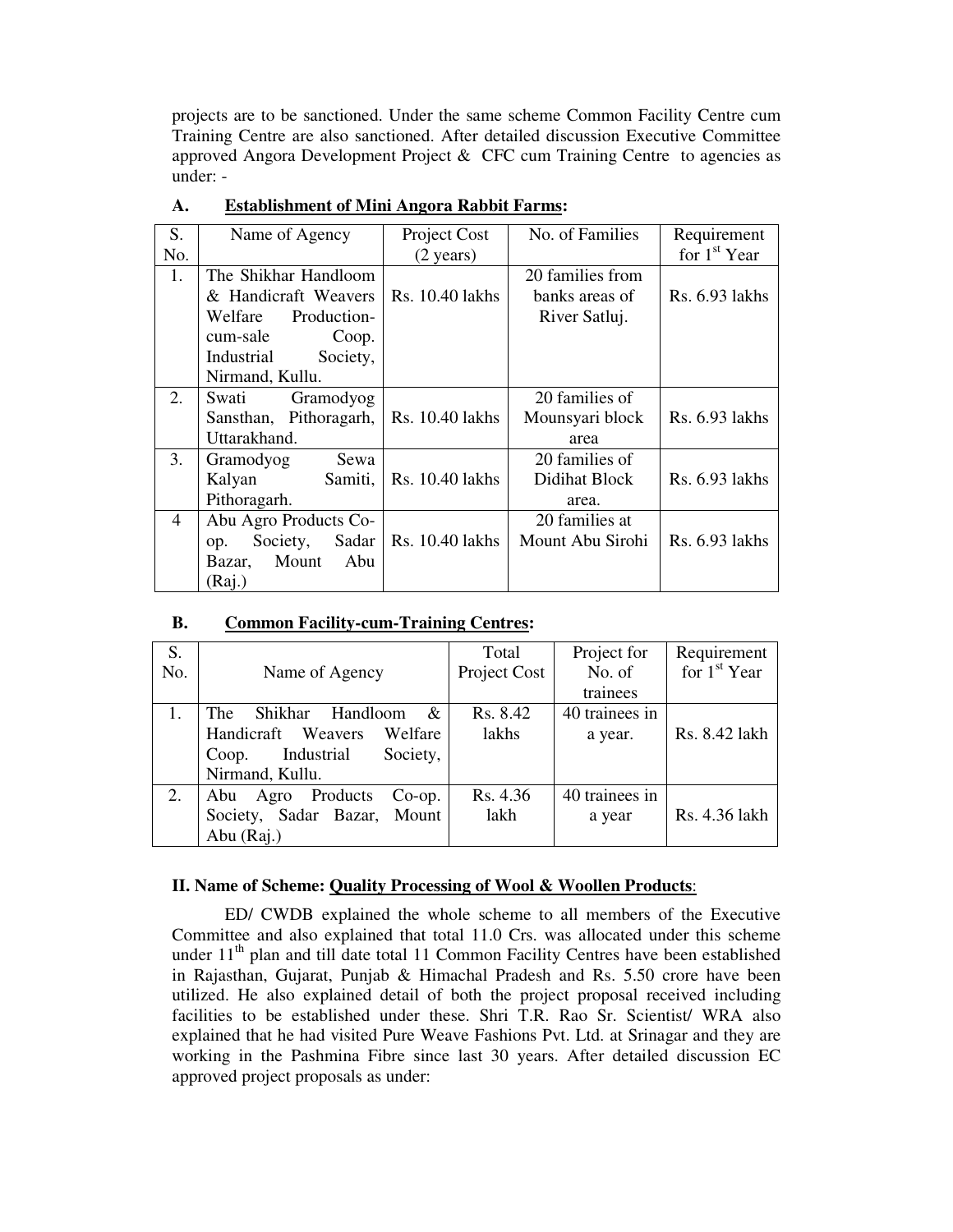| S.  | Name of               | Cost of    | Financial                | Activity                 |
|-----|-----------------------|------------|--------------------------|--------------------------|
| No. | Agency                | Project    | assistance               |                          |
|     |                       |            | required from            |                          |
|     |                       |            | <b>CWDB</b>              |                          |
| 1.  | M/s<br>Mahant         | Rs. 84.02  | 50% of total             | setting up wool spinning |
|     | Woollen Mills,        | lakh.      | project cost <i>i.e.</i> | machinery for processing |
|     | Kullu, H.P.           |            | 42.01<br>Rs.             | of scoured wool/ wool    |
|     |                       |            | lakhs.                   | tops into woollen yarn   |
| 2.  | M/s<br>Pure           | Rs. 102.82 | Rs. 50 lakh.             | Scouring $&$ Combing for |
|     | <b>Weave Fashions</b> | lakh       |                          | cashmere, merino wool    |
|     | Ltd.,<br>Pvt.         |            |                          | and local wool.          |
|     | Srinagar (J&K)        |            |                          |                          |

## **III. Name of Scheme: HRD & Promotional Activities:**

## **(i) Woollen Expo:**

ED/ CWDB explained the whole scheme to all members of the Executive Committee and also explained that most of the Implementing Agencies are either Govt. Agencies or Trade Promotion Organizations and had organized Woollen Expo in past. After discussion EC approved Woollen Expo as under.

| S.             | Name of Implementing Agencies   | Type of Expo/     | place          | Date/Period        |
|----------------|---------------------------------|-------------------|----------------|--------------------|
| No             |                                 | Hiring            |                |                    |
| $\mathbf{1}$ . | Executive Officer & General     | <b>Total Expo</b> | Medical        |                    |
|                | Manager, Udham Prothsan         | 14.00 Lakh        | College        | Dec., 2011         |
|                | Sansthan, District Industrial   |                   | <b>Bikaner</b> |                    |
|                | Centre, Bikaner.                |                   |                |                    |
| 2.             | Director, West Zone Cultural    | By hiring         | Shilpgram      | $21-30$            |
|                | Centre, Ministry of Cultural,   | 50 Stalls         | Udaipur.       | Dec. 2011          |
|                | Udaipur.Raj.                    | (@10,000/-Per     |                |                    |
|                |                                 | Stall)            |                |                    |
| 3.             | Chief Executive Officer,        | <b>Total Expo</b> | Chandigarh     | $03-12$            |
|                | The H.P. State Wool             | 14.00 Lakh        |                | Dec-2011           |
|                | Procurement & Marketing         |                   |                |                    |
|                | Fedration, Shimla H.P.          |                   |                |                    |
| 4.             | Punyashlok Ahilyadevi           | <b>Total Expo</b> | Pune           | $14 - 18$          |
|                | Maharashtra Mendhi va Sheli     | 14.00 Lakhs       |                | Dec, 2011          |
|                | Vikas Mahamandal Ltd.,          |                   |                | $(5 \text{ Days})$ |
|                | Gokhlenagar, Pune               |                   |                |                    |
| 5.             | Gujarat Sheep and Development   | Total Expo        | Ahmedabad      | $09-18$            |
|                | Corporation Limited,            | 14.00 Lakhs       | Haat,          | Dec, 2011          |
|                | Gandhinagar                     |                   |                |                    |
| 6.             | Secretery Art and Culture,      | By hiring         | Lokotsav-      | $7-16$             |
|                | Government of Goa, Directorate  | 50 Stalls         | 2012           | January            |
|                | of Art and Culture, Patto,      | (@10,000/- Per    | Goa            | 2012               |
|                | Panaji, Goa                     | Stall)            |                |                    |
| 7 <sub>1</sub> | The National Small Industries   | Rent of Rs.       | Pargati        | $14 - 27$          |
|                | Corporation Ltd (A Government   | 12,80,156/- for   | Maidan,        | Nov, 2011          |
|                | of India Enterprise) New Delhi- | 19 Stall of 6     | New Delhi      |                    |
|                | 20                              | Sqm each          |                |                    |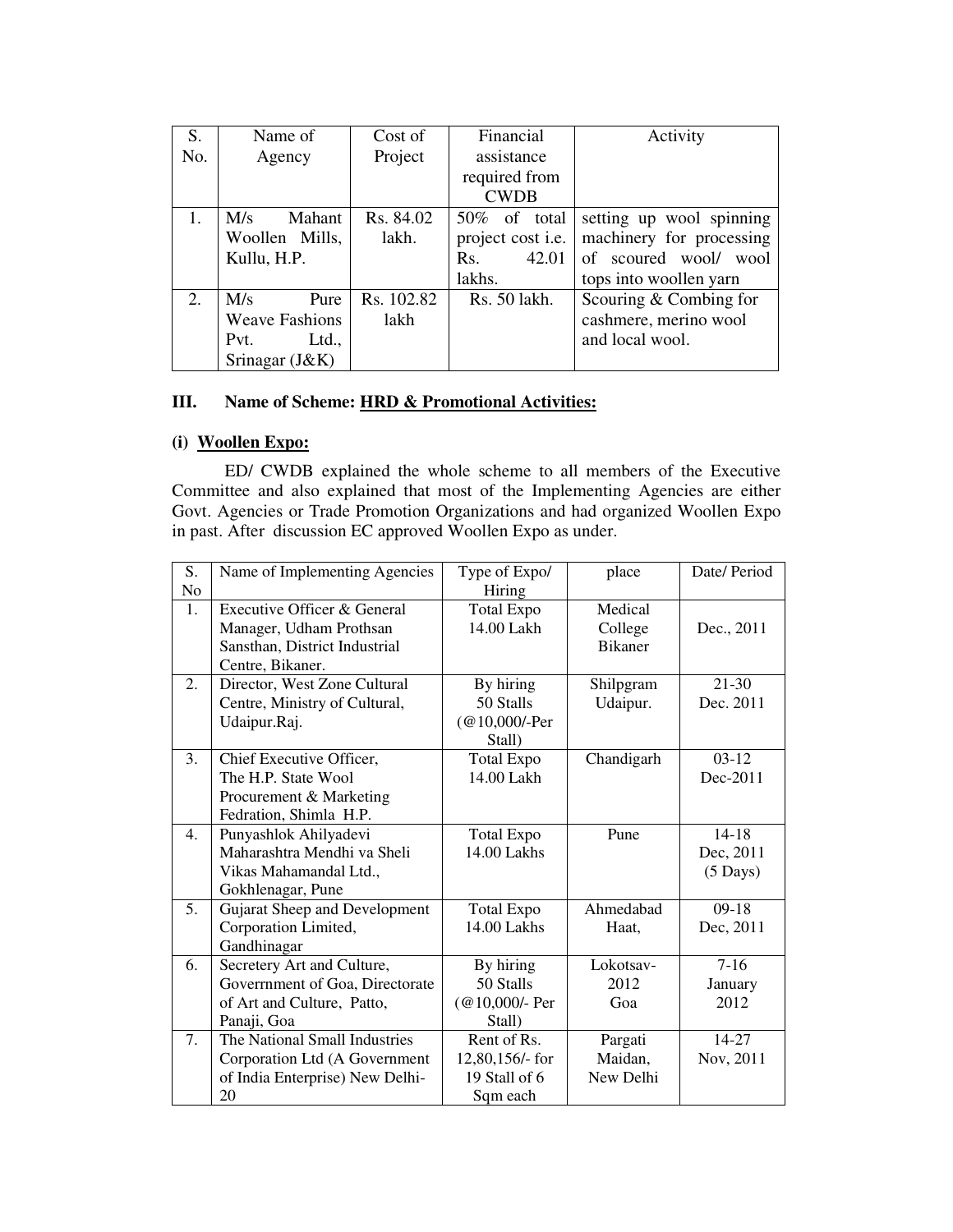| 8.  | Joint Director, Udham Prothsan   | By hiring         | Jodhpur      | N/A       |
|-----|----------------------------------|-------------------|--------------|-----------|
|     | Sansthan, District Industrial    | 50 Stalls         |              |           |
|     | Centre, Jodhpur.                 | $(Q010,000/-$ Per |              |           |
|     |                                  | Stall             |              |           |
| 9.  | Director, (Marketing)            | Rate of Stall     | Trade Fair-  | $16-23$   |
|     | Northern India International     | under $@$ 4000/-  | 2011Jaipur   | Oct-2011  |
|     | Trade Event Organization, New    | $per$ sqm + s.tax |              |           |
|     | Delhi-110017                     | $(Size-9$ sqm / 6 |              |           |
|     |                                  | sqm or            |              |           |
|     |                                  | multiple.)        |              |           |
| 10. | The Southern Gujarat Chamber     | By hiring stalls. | Surat        | N/A       |
|     | of Commerce & Industry, Surat,   | Max. funding      |              |           |
|     | Gujarat                          | upto Rs. 14.0     |              |           |
|     |                                  | lakhs.            |              |           |
| 11. | Regional Director-Northeast      | Rs. 14.00 Lakhs   | Dimapur,     | N/A       |
|     | Indian Chamber of Commerce,      | (From Fund        | Shillong $&$ | 3 Expos   |
|     | North East Initiative, Guwahati- | sanctioned for    | Guwahati     |           |
|     | 0 <sub>5</sub>                   | NE Region.)       |              |           |
| 12. | National Head - Event Rajasthan  | By hiring         | Jodhpur &    | Date not  |
|     | Patrika Pvt. Ltd, Patrikayan     | 50 Stalls         | Indore       | finalized |
|     | Bhavan, Paota, Jodhpur. (Raj.)   | $(Q10,000/-Per)$  |              |           |
|     |                                  | Stalls)           |              |           |

EC also approved 50% advance to All Implementing Agencies to initiate necessary arrangement for Expo as being done in previous years.

#### **(ii) Publicity activity : (Printing of office Diary and Calendar for the year 2012)**

After detailed Discussion, the Executive Committee approved printing of office diary and Calendars-2012 (as tabulated below) with total financial provision upto Rs. 2.00 Lakhs. Work shall be executed through normal Quotation / tender process as prescribed in GR/FR

### **4 Discussion and approval for increased cost of machinery for R&D project sanctioned in favor of CSWRI,Avikanagar**

 ED/CWDB explained that a R&D Project was sanctioned in year 2010-11 to CSWRI, Avikanagar for "Development of up-graded utilization techniques for the wool produced in South Penisular region of the country". But when open tendering was done for machineries required for the project it was found that cost of machineries has increased from 10.0 Lakhs to Rs. 17.0 Lakhs.

He also explained that ICAR, (Govt. of India) had also revised the emolument payable to SRF to be engaged under the project from Rs. 12,000 to Rs. 18,000 p.m. w.e.f. 1<sup>st</sup> April, 2010. Hence the budget of salary is also to be enhanced from Rs. 4.08 lakh to Rs. 5.28 lakhs.

Dr. D.B. Shakyawar, Pr. Scientist, CSWRI explained the importance of the projects to all members and also explained in details the tenders received for the machineries and rate after one round negotiation.

After discussion Executive Committee sanctioned the enhancement of the project cost by Rs. 8.20 Lakhs.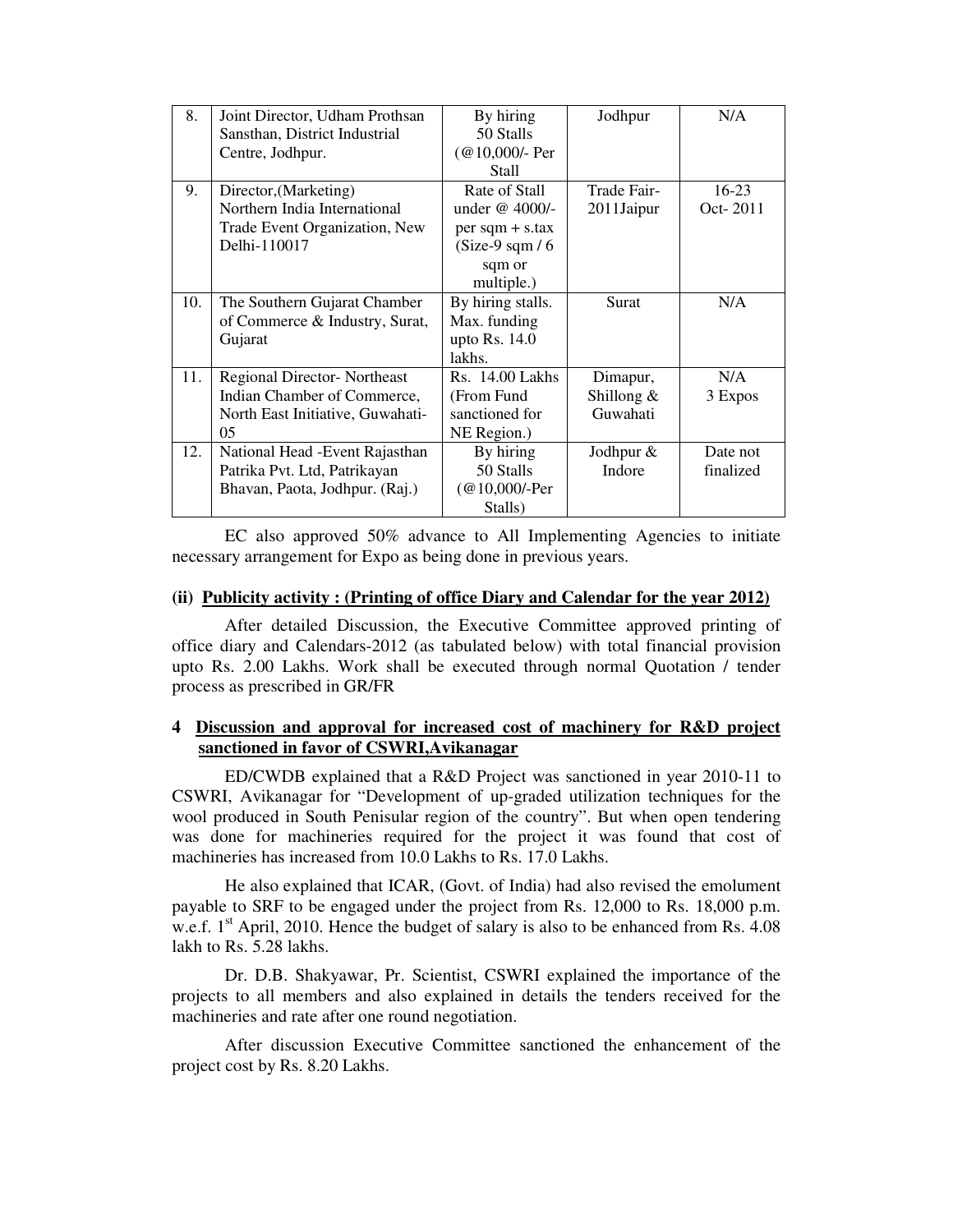## 5. **To take decision on two CFCs being sanctioned under Quality Processing of Wool scheme for whom CFC have already been sanctioned in the past and they have also applied again for another CFC for different activity and machinaries at Kullu and Mandi**

 ED/ CWDB explained that During 2007-08, the Board had sanctioned two CFCs in favour of Mahadev Woollen Mills, V.P.O Mahadev, Distt.- Mandi (H.P) and The Shikher Handloom and Handicraft Wavers Welfare Production cum sale Co-op. Industrial Society Ltd, Kullu and both these CFCs are running successfully. Their evaluation by WRA is also very outstanding and both these projects are in remote backward area of the country and serving sheep breeders and small wool growers by providing wool processing facility at subsidized rate. Both these agencies have again applied for sanctioning of CFC for different wool processing machinery for separate processing activity. The Governing body in its  $28<sup>th</sup>$  meeting had also approved sanctioning of the projects in such cases.

ED/ CWDB also state that Guidelines of the scheme also not restrict such sanctions and representative of WRA and CSWRI also explained the importance of these projects and their relative advantages in backward area of the country.

After detailed discussion Executive Committee unanimously approved both the project proposals but in the case of The Shikher Handloom and Handicraft Wavers Welfare Society Ltd, Kullu, Chairman CWDB directed ED/ CWDB to put up the detail of all the project sanctioned to the agency during this plan ( including in other scheme) along with utilization of the fund and balance sheet before fund are being released to agency as it appears that a large number of projects have been sanctioned to the agency and it should not happen that agency is not able to utilize the fund fully during the Plan .

| Name of Agency<br>from whom proposal<br>received                        | Total cost of<br>project as per<br>prescribed<br>norms of<br>scheme. | Financial assistance<br>from CWDB<br>approved by Project<br>Committee                             | Activity                                                              |
|-------------------------------------------------------------------------|----------------------------------------------------------------------|---------------------------------------------------------------------------------------------------|-----------------------------------------------------------------------|
| Shikher Handloom &<br><b>Handicraft Weavers</b><br>Coop.Society, Kullu. | Rs. 59.50<br>lakh                                                    | Rs. 29.75 lakh or<br>$50\%$ of the cost of<br>machinery subject to<br>maximum of Rs. 50<br>Lakhs. | CFC for Woollen<br>Scouring,<br>varn<br>Combing<br>&<br>Spinning.     |
| Mahadey Woollen<br>Mills, Mandi (H.P.)                                  | Rs. 106.25<br>lakh                                                   | Rs. 50 lakh                                                                                       | CFC for Dyeing $\&$<br>Finishing of wool<br>woollen<br>&<br>products. |

**6. To participate in Golden Jubilee Seminar being organized by CSWRI at Jaipur on "Prospects and Retrospect of Small Ruminant and Rabbit Production: Contribution to Socio-economic Security" and to provide financial support of Rs. 5.00 lakh from CWDB.** 

 ED/ CWDB stated that the Board has received a request from the Director, CSWRI, Avikanagar (Jaipur) to provide financial support of Rs. 5.00 lakh for a